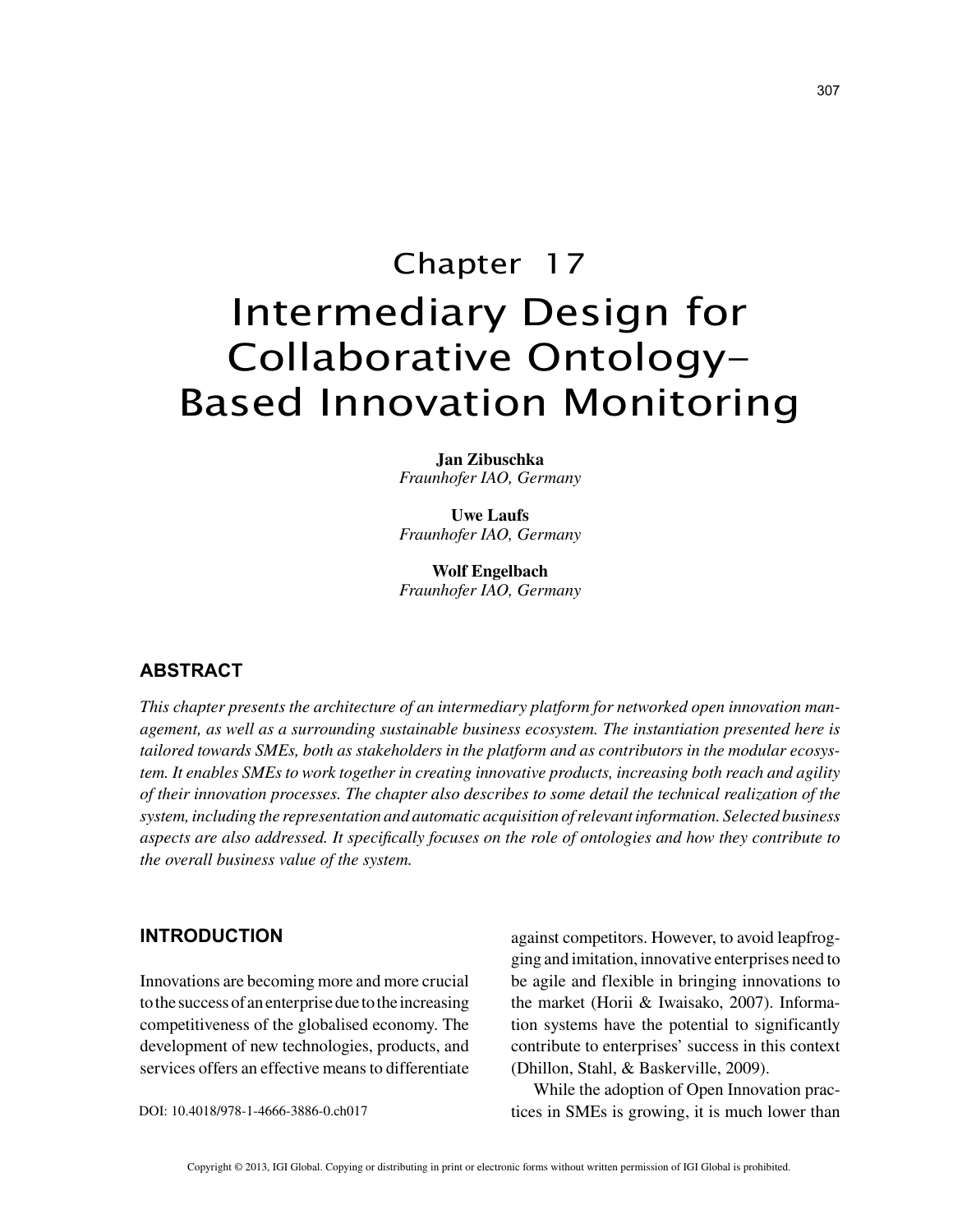in larger enterprises, depriving them of a central strategy for increased growth and competitiveness (van de Vrande, de Jong, Vanhaverbeke, & de Rochemont, 2009). Some SMEs are active in value creation networks, but those are often geographically limited by collocation factors, a barrier not faced by multinational enterprises (Davenport, 2005).

This chapter presents a design for an intermediary system supporting innovation managers from SMEs and related stakeholders, fostering dialogue in networked innovation management and hopefully involving more SMEs in widerranging Open Innovation activities. The platform addresses directly involved stakeholders (innovation funders, innovation intermediaries, innovation explorers), but also offers a broader ecosystem (in the sense of Peltoniemi [2004] a sustainable value network in which enterprises "work cooperatively and competitively to support new products, satisfy customer needs, and eventually incorporate the next round of innovations") for suppliers of related applications, such as product lifecycle management.

We present the design of an intermediary platform, used for monitoring innovations based on information sources from the Web, illustrate its business value, and show how ontologies contribute to it both from a technological and business perspective.

# **BACKGROUND**

There have been several papers investigating the deployment of Web 2.0 technologies in the context of innovative SMEs and SME networks, such as the ones by Lindermann, Valcárcel, Schaarschmidt, and von Kortzfleisch (2009) as well as Blinn, Lindermann, Fäcks, and Nüttgens (2009). Those papers offer a requirements analysis and first steps in a design science approach, but no resulting artifact has been presented yet. Duin et al. (2008) present components for such a system, but do not integrate them or discuss their business value. We are not the first to use ontologies in innovation management; similar approaches are presented by Li, Wang, Li, and Zhao (2007).

We use a combination of social and semantic Web to mitigate the chicken-egg effect. This is discussed in much more detail by Ankolekar, Krötzsch, Tran, and Vrandecic (2008). However, we introduce it to innovation management and illustrate its value in this use case.

# **INTERMEDIARY DESIGN**

## **Issues, Controversies, Problems**

While existing approaches focus either on the participating SMEs, and supporting communications between them, capturing the knowledge of the non-executive workers, or capturing the users' knowledge, business perspectives on integrated platforms for innovation management are few, far in between, and often not satisfactory documented from a scientific perspective. We present in this work an approach integrating a wider set of stakeholders in the Open Innovation process, tools for innovation management, and underlying technologies. We document it by presenting a reference architecture for an innovation management intermediary integrating a comprehensive set of components, and demonstrate overall viability and fit of the components in a wider business platform supporting innovation management in SMEs. We specifically focus on the contributions of ontologies in creating business value as basis technology for the platform and by enabling integration within the ecosystem.

# **Solutions and Recommendations**

We propose as pivotal element of an Open Innovation ecosystem an intermediary platform integrating a broad set of stakeholders (see Figure 1), as also proposed by e.g. Lichtenthaler and